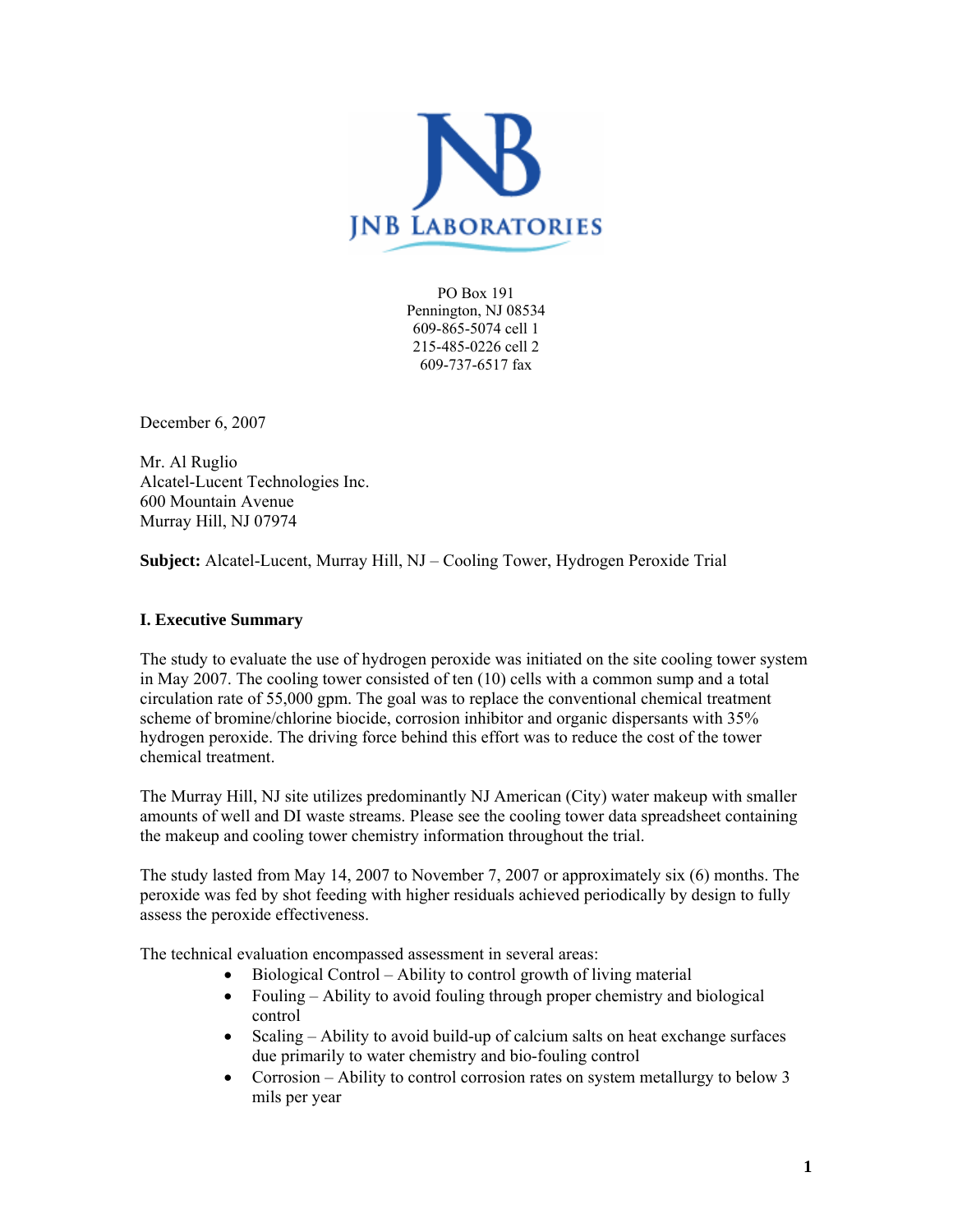The assessment methods used were biostrips (Biosan, Sani-check BF), test coupons, chemistry testing and visual inspections. The biological control, fouling and scaling did not appear to present a concern with the various evaluation methods employed during the study. The biostrip results were consistently below 100 cfu/ml which approached sterility in terms of biocontrol. The scaling and fouling control has been excellent in the past and continued to be excellent throughout the evaluation. As a result, the peroxide effectively controlled all biogrowth and fouling. This control was demonstrated during the #2 and #1 chiller inspections. This control was also apparent during the inspection of the tower fill with no biofilm or fouling observed. Some nuisance algae developed on the non-wetted areas during the evaluation. This was not an operational concern and was most effectively addressed with topical application of the hydrogen peroxide.

## **a. Corrosion Results**

Corrosion studies were initiated for both mild steel and copper metallurgies from the onset of the peroxide evaluation in May 2007. Longer corrosion studies over (120 days) are considered to be more representative. This is due to the fact that metals require a period of time to form protective oxide barriers to system corrodents. Copper requires a longer period of stabilization than mild steel.

Three sets of coupons were used to evaluate corrosion during this trial. The corrosion runs demonstrated rates of less than 3.0 mils per year on mild steel and less than 0.10 mils per year on copper metallurgy. (See **III. Corrosion Report** for further detail)

# **b. Corrosion Mechanism**

The mechanism of corrosion inhibition with hydrogen peroxide is centered around the repair of the protective oxide layer that will naturally form on the copper and mild steel metallurgies. The peroxide provides the environment for this inhibition to occur. This is covered in more detail in the discussion section.

# **c. Economics**

The economics of the peroxide application are very favorable compared with the conventional treatment scheme. Although some information was not provided regarding prior conventional treatment costs, it appears that the cost of the peroxide application will be 20-25% of the prior treatment cost. The labor and other treatment costs are equivalent or less than with the conventional chemistry. The testing required is a function of the tower water control and should be comparable to other treatment programs. The LSI testing and monitoring of the bulk water should be performed to maintain the desired parameters for the treatment program. The peroxide treatment program should required less operational time maintain compared to conventional treatment since only the level of one material (peroxide) is to be controlled in the system.

# **d. Control**

The present evaluation utilized shot-feed addition for control, in the absence of an in-line monitoring system. The permanent operation will attempt to incorporate an in-line peroxide residual sensor with the capability of shot-feeding and possibly pump feeding for winter operation. The effectiveness of the peroxide during the cooling season requires addition of a significant volume over a short period of time. The reasons it is necessary to achieve peroxide residuals in this manner are covered in detail in the discussion section of this report.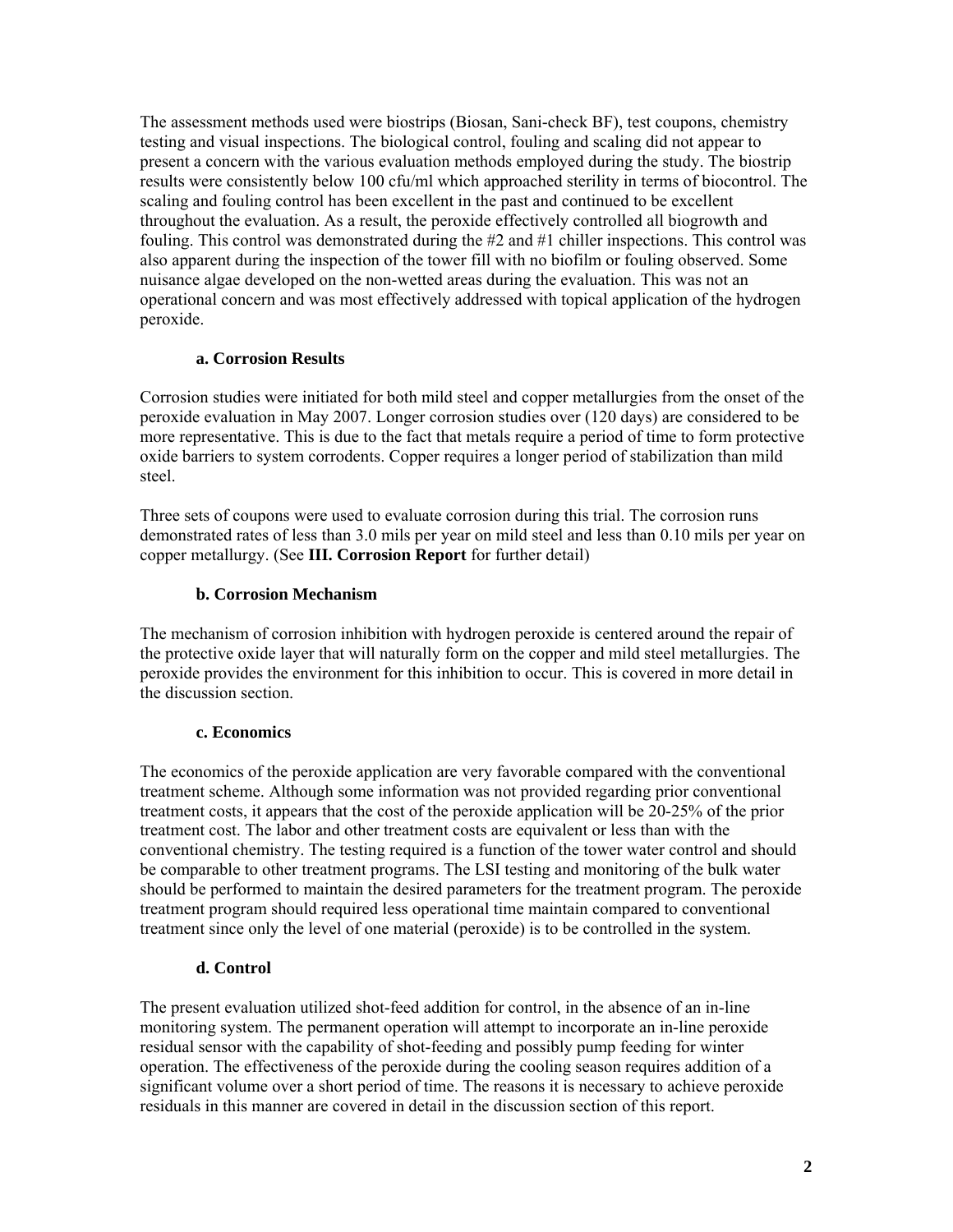# **II. Discussion - Peroxide Evaluation Details**

# **a. Function as a Biocide and Corrosion Inhibitor**

Peroxide is a very strong oxidizing agent. It is the third strongest oxidizing material next to ozone and fluorine. It functions by oxidizing or "burning" anything it contacts. In the oxidation process, the peroxide is reduced to water and oxygen.

The contact of peroxide with any organic will reduce the organic to carbon dioxide and water with any inorganic portion reduced to ash or a silt. It is in this manner that peroxide functions as a most effective biocide. It will oxidize animal life (bacteria) by destroying the cell walls resulting in sterilization. In the case of plant life, (algae, fungus and molds) it will again oxidize the cells and convert to carbon dioxide and water with some inorganic silt (suspended solids). In all cases, the driving force is the level of residual peroxide.

The contact of peroxide with a metal surface will cause an oxide to form on that surface. This is the principal basis for peroxide acting as a corrosion inhibitor. The maintenance of the barrier oxide layer on the metal surface is the mechanism of protection with peroxide. The tendency in the system environment is for suspended solids fouling, biological fouling and scaling to act as deterrents to maintain the oxide barrier. The peroxide serves most effectively for control of the biological aspect. Suspended solids must be controlled through filtration and system blowdown. Other chemistry factors like calcium hardness, alkalinity, conductivity and pH must be balanced for scale control.

# **b. Filtration**

The action of hydrogen peroxide in the cooling tower environment is as an oxidizing agent. In this capacity, the peroxide will react with all organic matter entering the tower from the air or generated within the operation. This reaction results is the oxidation of the organics to form carbon dioxide and water. The inorganic matter within the organic substances remains as an ash, or a silt. This must be removed on an ongoing basis with filtration. If not, it will ten to find a "home" in undesirable locations and can form breeding areas for biogrowth.

The tower system at Murray Hill contains a side stream filter system. This system is a backwashable 25 micron cartridge filter. It backwashes on pressure differential and has proven to be effective based on the condition of the tower sump, water clarity and the heat transfer equipment.

# **c. Control Guidelines**

The overall key to the successful application of hydrogen peroxide is system cleanliness. This starts with complete biocontrol. The achieve biocontrol in the 100 cfu.ml range, high levels of peroxide must be reached in the tower water. These volumes of peroxide are significant in a system with a circulation rate of 55,000 gpm. Therefore, the shot feed method is most effective. This is most important during the summer time operation when the peroxide is very active and will not remain as residual very long in the system.

Shot feeding, during this evaluation, was performed by feeding directly from 310-gallon portable bins. Peroxide was fed directly into the sump by gravity using a stainless line and the valve at the bottom of the tank. In this manner, residuals of 40-50 ppm were achieved within minutes.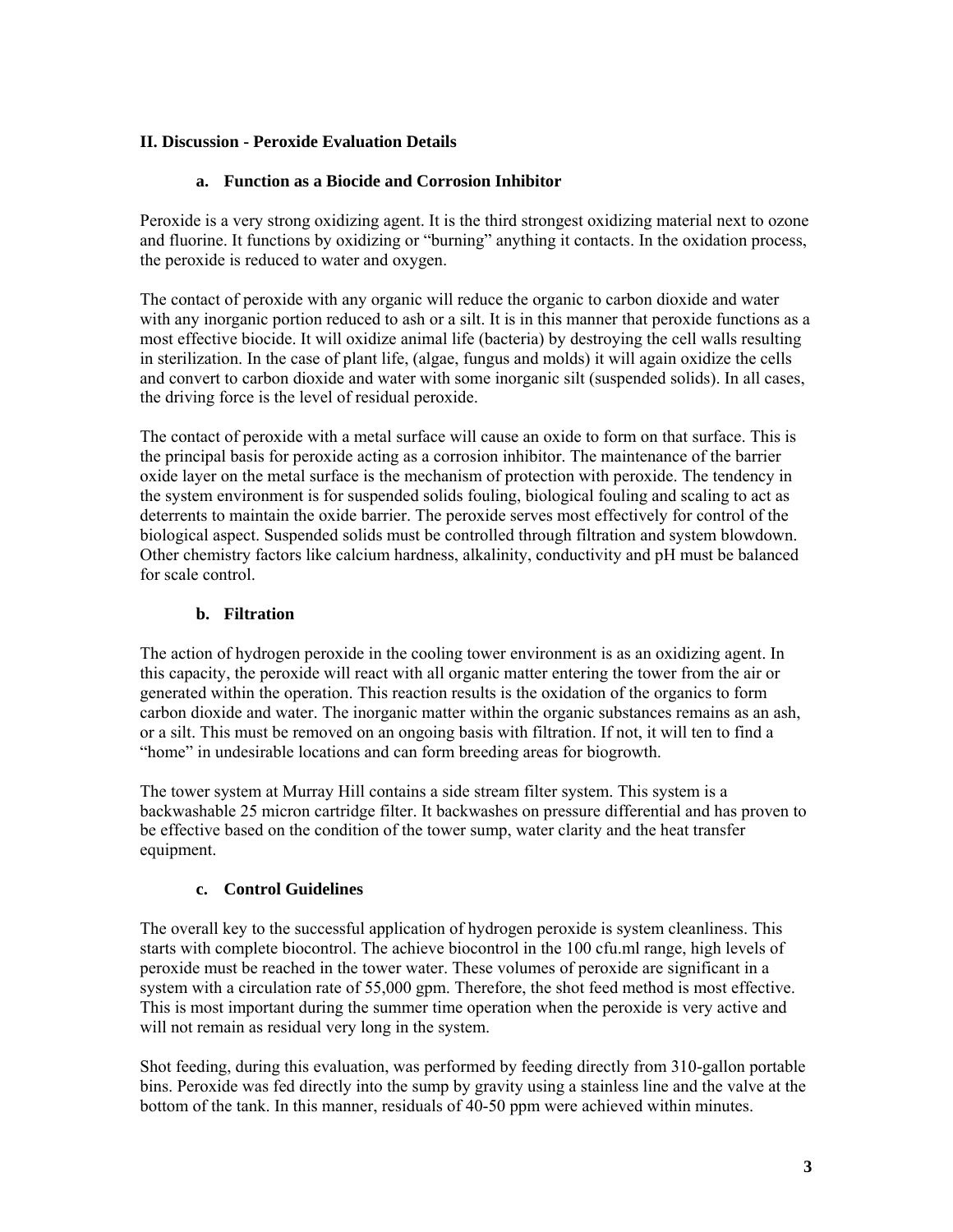The ultra low biostrip levels (cfu/ml), maintained during the evaluation, resulted in the lack of formation of biofilm on any metal surfaces. Due to the lack of biofilm, heat transfer surfaces remained clean and clear of any deposit formation. Thus, the oxidizing effect of the peroxide functions as a repair mechanism to the protective oxide layers on the metal surfaces. Similarly, scaling tendencies are inhibited since precipitated salts in the bulk water are not agglomerated in the absence of biofilm.

The following chemistry control guidelines were employed during the peroxide evaluation:

- LSI =  $+2.00$  to  $+2.50$
- $pH = 8.0 9.0$
- Calcium Hardness  $\leq 800$  ppm
- Conductivity  $\leq 2,200$  micromhos
- Total Alkalinity  $\leq 450$  ppm
- Suspended Solids  $\leq 50$  ppm
- Peroxide =  $10 40$  ppm (intermittent shot feed)
- Biostrip  $\leq 10^{\wedge^3}$  cfu/ml

**Table 1** located in **Appendix 1** includes the results of the weekly testing of cooling tower and city water parameters throughout the trial period. (see Appendix 1)

#### **III. Corrosion Report**

#### **a. Mechanism of Corrosion**

Corrosion studies were initiated for both mild steel and copper metallurgies from the onset of the peroxide evaluation in May 2007. Longer corrosion studies over (120 days) are considered to be more representative. This is due to the fact that metals require a period of time to form protective oxide barriers to system corrodents. Copper requires a longer period of stabilization than mild steel.

The corrosion runs demonstrated rates of less than 3.0 mils per year on mild steel and less than 0.10 mils per year on copper metallurgy. **Table 2** below includes the corrosion data from the trial. In general, corrosion results from the trial were excellent.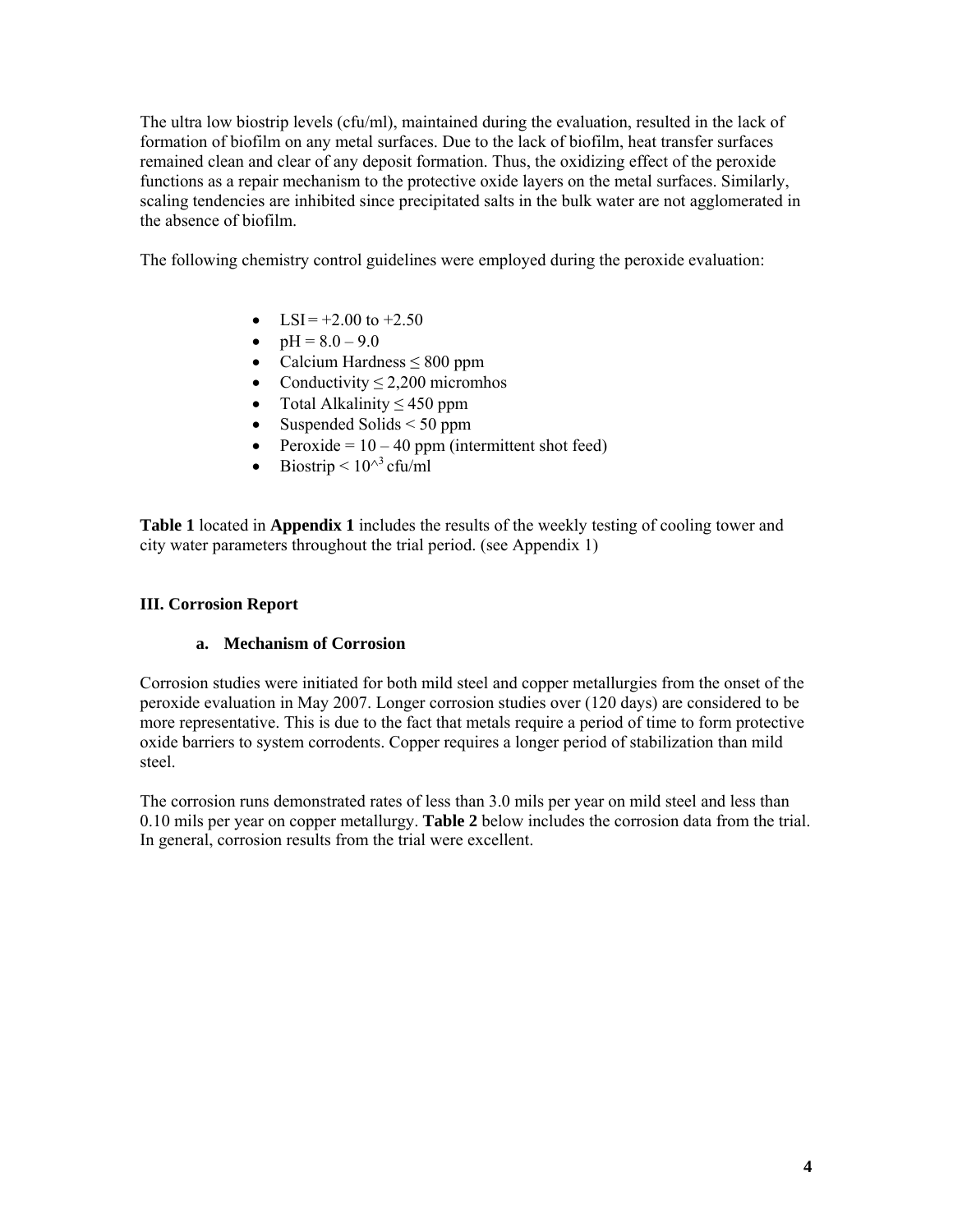| וחו<br>и |
|----------|
|----------|

| <b>Cooling Tower Corrosion Results</b> |                   |            |                                     |                            |                 |                                 |                        |                                   |                                       |  |
|----------------------------------------|-------------------|------------|-------------------------------------|----------------------------|-----------------|---------------------------------|------------------------|-----------------------------------|---------------------------------------|--|
| Coupon<br><b>Location</b>              | Type              | Coupon #   | <b>Initial</b><br>Weight<br>(grams) | Final<br>Weight<br>(grams) | Loss<br>(grams) | <b>Date</b><br><b>Installed</b> | <b>Date</b><br>Removed | <b>Exposure</b><br>Time<br>(Days) | <b>Corrosion</b><br>Rate<br>(mils/yr) |  |
| <b>Pump House</b>                      | <b>Mild Steel</b> | A 59602    | 10.51550                            | 10.40675                   | 0.1087          | 5/14/2007                       | 8/8/2007               | 87                                | 1.250                                 |  |
| <b>Pump House</b>                      | Copper            | 105        | 13.23305                            | 13.22261                   | 0.0104          | 5/14/2007                       | 8/8/2007               | 87                                | 0.120                                 |  |
| <b>Pump House</b>                      | <b>Mild Steel</b> | A 59616    | 10.51490                            | 10.38280                   | 0.1321          | 8/8/2007                        | 10/9/2007              | 63                                | 2.097                                 |  |
| <b>Pump House</b>                      | Copper            | <b>106</b> | 13.34677                            | 13.33380                   | 0.0130          | 8/8/2007                        | 10/9/2007              | 63                                | 0.206                                 |  |
| <b>Pump House</b>                      | Mild Steel        | A 59601    | 10.51550                            | 10.18766                   | 0.3278          | 5/14/2007                       | 10/17/2007             | 157                               | 2.088                                 |  |
| <b>Pump House</b>                      | Copper            | 104        | 13.30194                            | 13.29706                   | 0.0049          | 5/14/2007                       | 10/17/2007             | 157                               | 0.031                                 |  |
|                                        |                   |            |                                     |                            |                 |                                 |                        |                                   |                                       |  |

**Notes:** 

2 All of the "A" series coupons are copper. All of the "W" series coupons are mild steel.

The first set of coupons was removed on 8/8/07 and were exposed for 87 days. Since this is a short term for corrosion evaluation, the corrosion rates are normally higher than for a longer term. However, both of these coupons were very clean and contained no pitting or surface deposit. The corrosion rate for the mild steel was 1.25 mils per year and the copper was 0.12 mils per year. Both are considered excellent by any measurement of corrosion. (See **Photo 1** below)

**Photo 1:** Coupons – 87 Days Exposure - After Cleaning

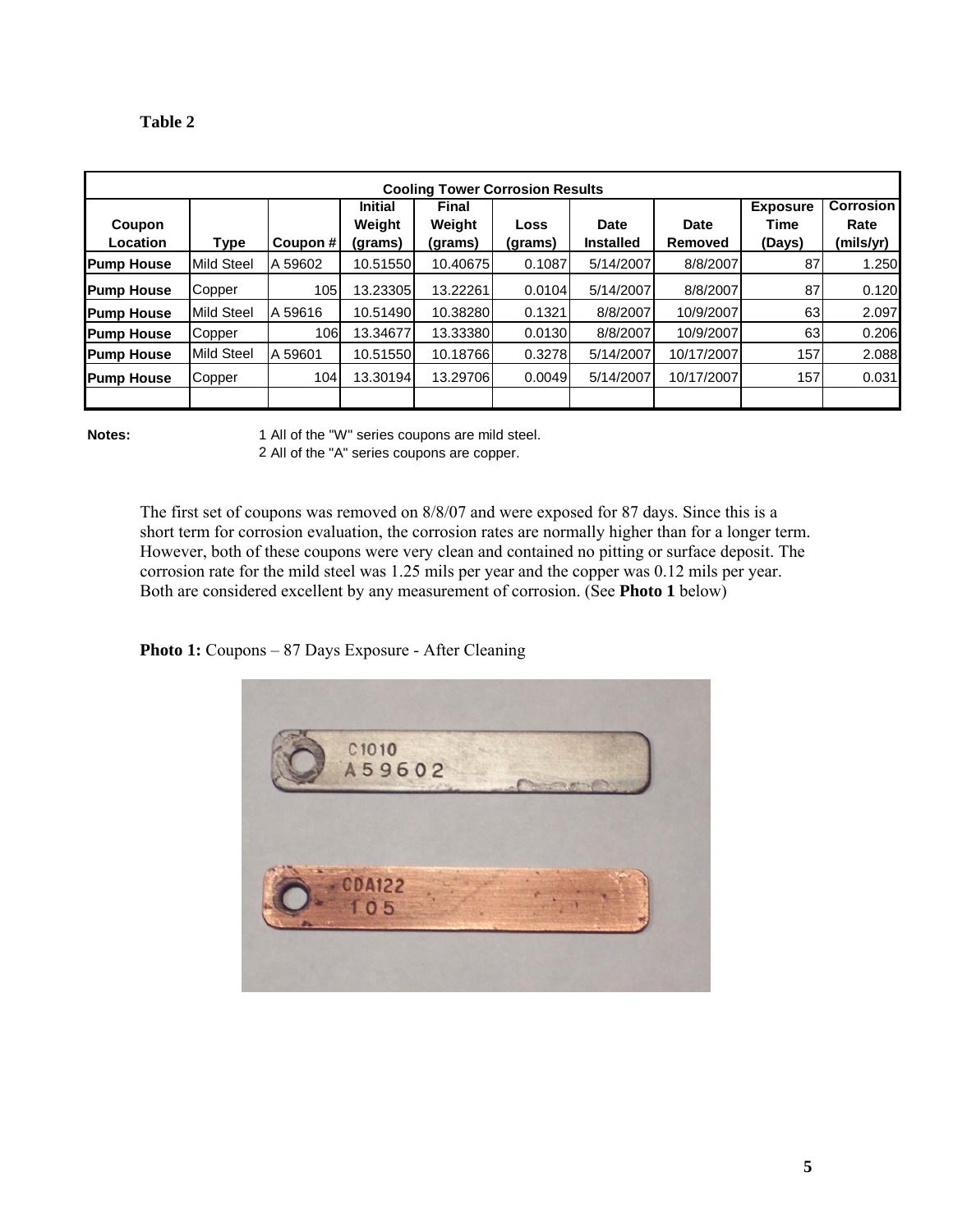Short term coupons were removed on 10-9-07 for total exposure period of 63 days. The initial weight of the mild steel coupon (A-59616) was 10.51490 grams and the post exposure weight was 10.38280 grams. This resulted in a corrosion rate of 2.09 mils per year for the mild steel. This result is excellent, especially for short term exposure. The copper coupon (106) initial weight was 13.34677 grams and after exposure weight was 13.33380 grams. This resulted in a corrosion rate of 0.21 mils per year. This result is also excellent, especially for short term exposure. (See **Photos 2 & 3** below)



**Photo 2:** Coupons – 63 Days Exposure - Before Cleaning

**Photo 3:** Coupons – 63 Days Exposure - After Cleaning

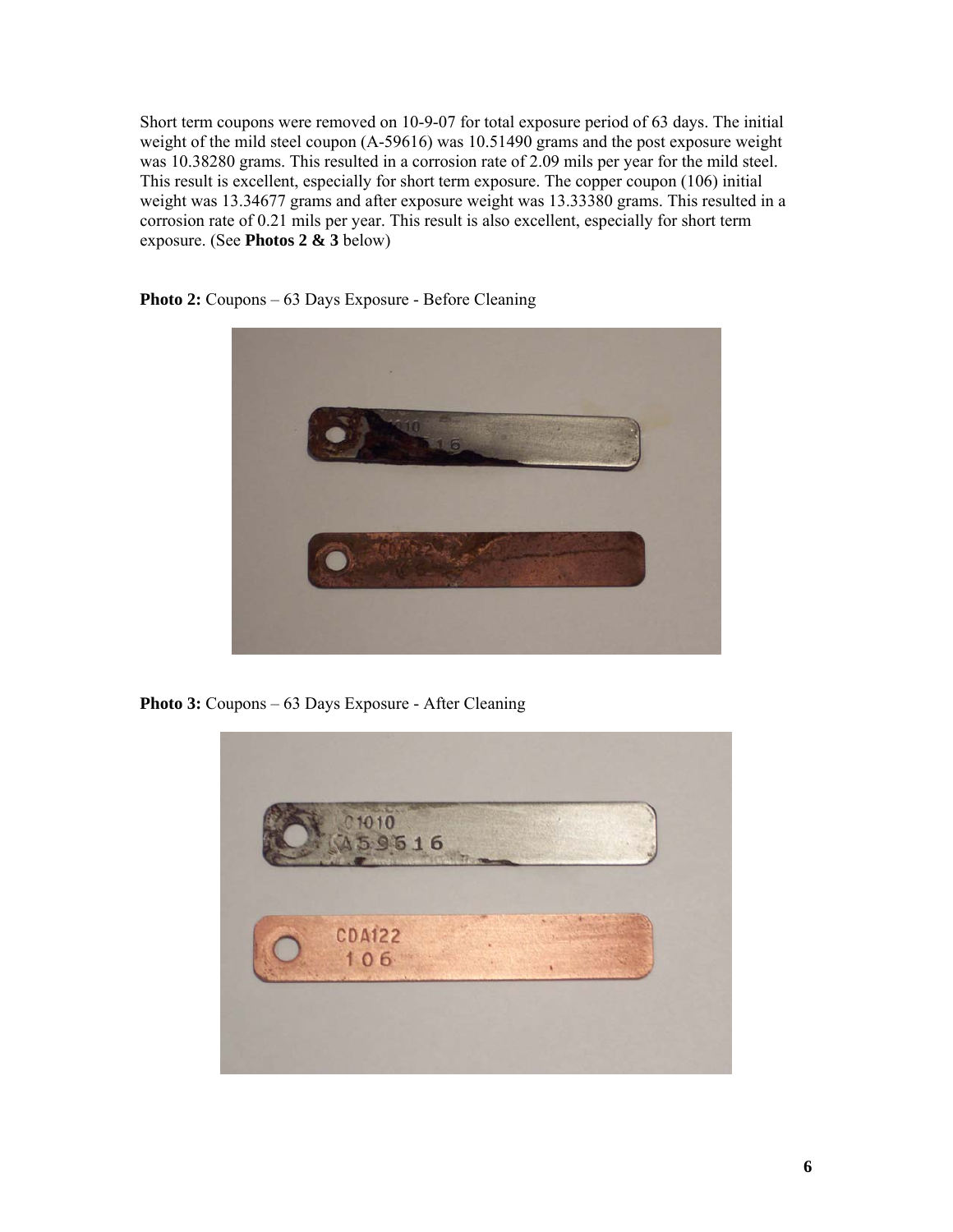Long term coupons were removed from the corrosion rack. The exposure time for these specimens was 157 days. The mild steel coupon (A-59601) initial weight was 10.51550 grams and post exposure weight was 10.18766 grams. The copper coupon (104) initial weight was 13.30194 grams and post exposure weight was 13.29706 grams. After processing, the mild steel rate was 2.08 mils per year and the copper was 0.03 mils per year. Both are considered excellent. Of significance, was the fact that no pitting was observed on either coupon. Furthermore, most all of the corrosion on the mild steel occurred under the deposit of iron on the upper edge of the coupon. This deposit is the result of fine iron oxide initially attracted to the mild steel surface by magnetic forces. None of this activity was observed during the inspection of the chiller during the summer. (See **Photos 4, 5 & 6** below)

**Photos 4 & 5:** Coupons – 157 Days Exposure - Before Cleaning



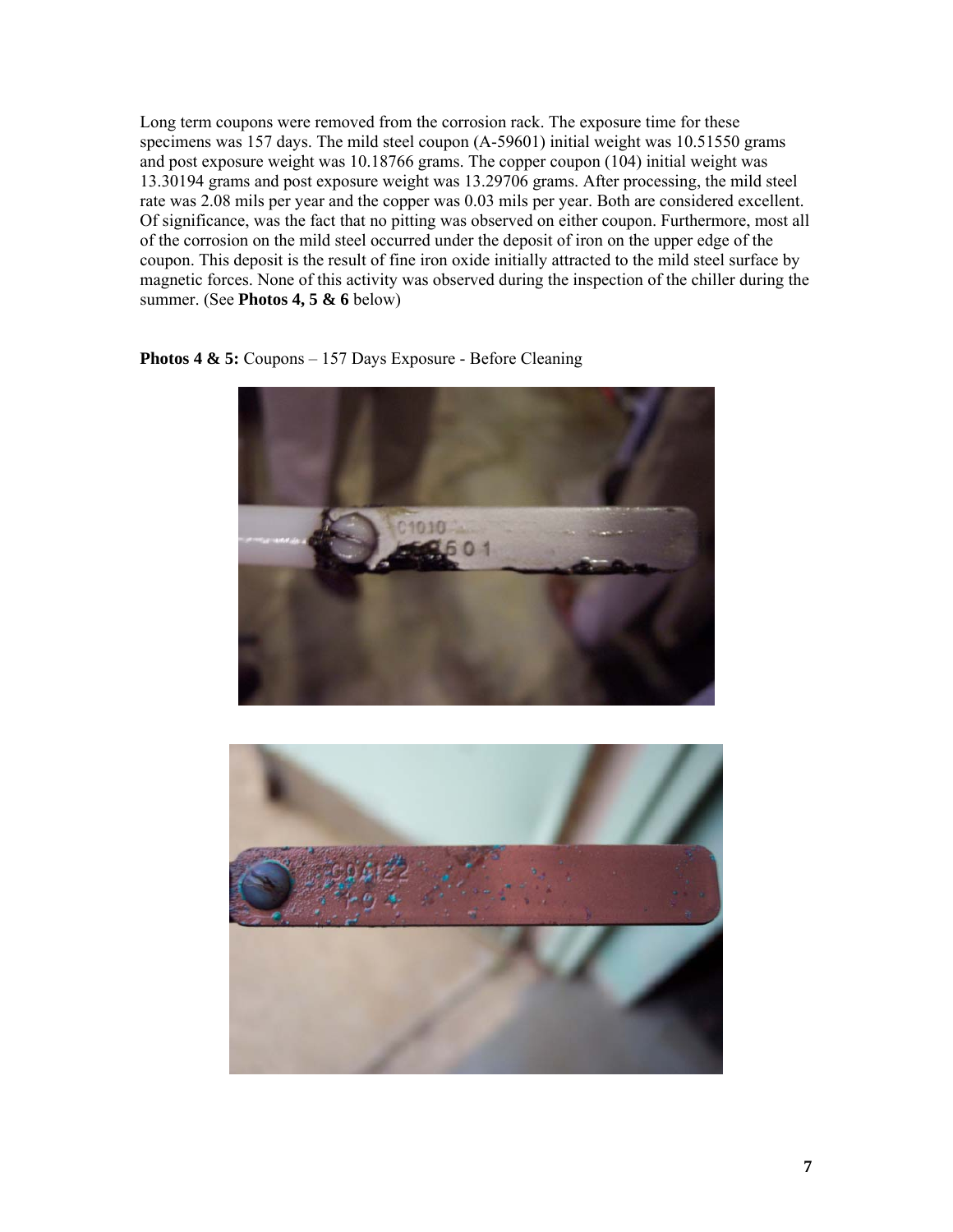**Photos 6:** Coupons – 157 Days Exposure - After Cleaning



## **IV. Chiller Inspection Reports**

Two chillers were opened for inspection during the trial period. The #2 chiller was opened on August  $15<sup>th</sup>$  after three (3) months on the peroxide treatment. The visual inspection yielded no deposit on the tubes, tube sheet or water box areas. The cursory, digital examination showed no scaling within the tube ends. The site "white glove" test (a piece of white cloth on a rod passed through the entire length of a tube) showed no sign of anything in the tube length. The lack of any corrosion activity in the inspected areas was also very positive and in line with the corrosion coupon analyses. (See **Photos 7&8** below)

**Photo 7:** Chiller #2

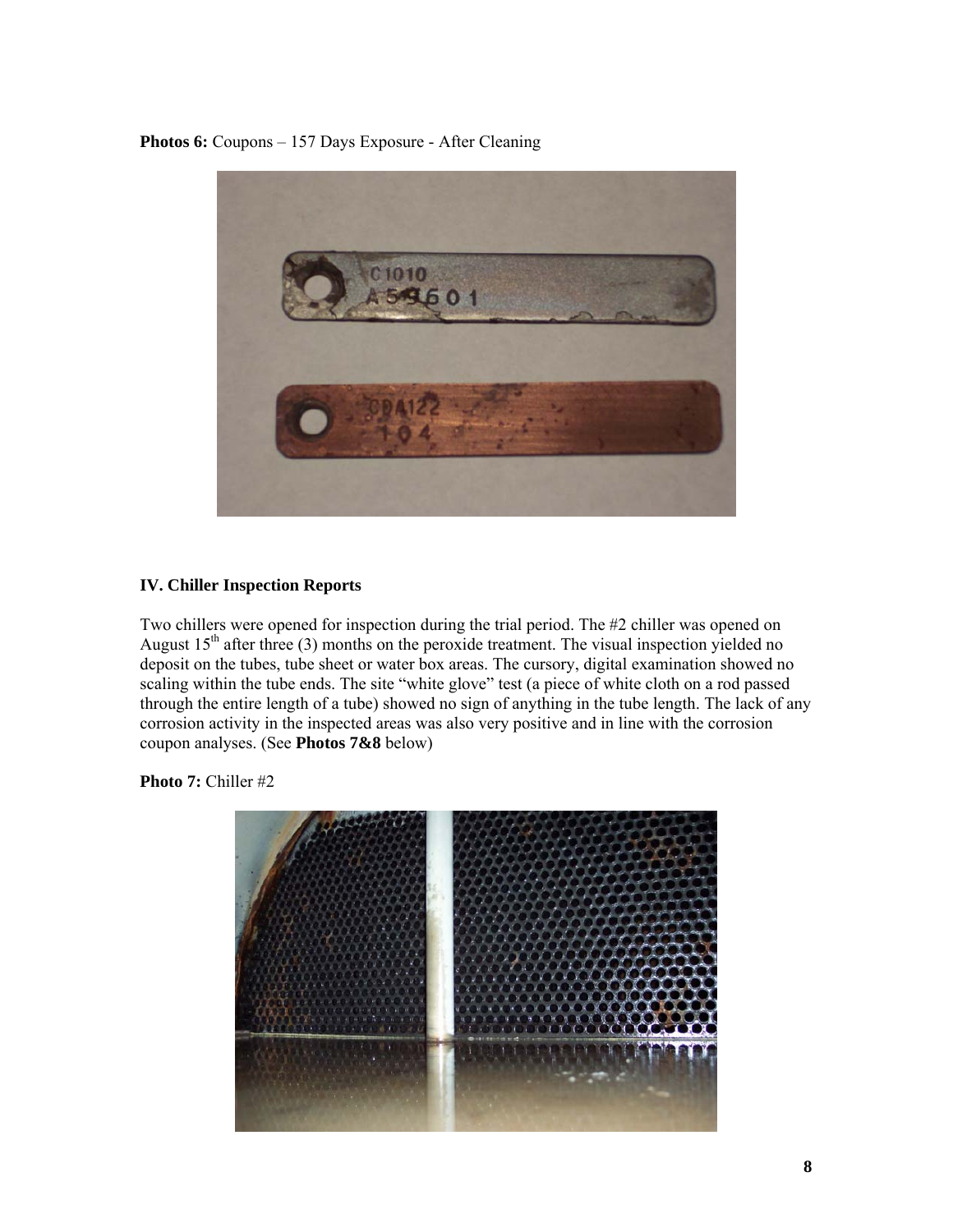## **Photo 8:** Chiller #2



On November  $7<sup>th</sup>$ , chiller #1 was inspected. This unit had the most run hours during the trial period. The tubes, tube sheet and water box areas appeared the same as the other chiller inspected in August. Again, the "white glove" test was performed with the same result as the #2 chiller. Also, during this inspection, no signs of corrosion were revealed. (See **Photos 9&10** below)



**Photo 9:** Chiller #1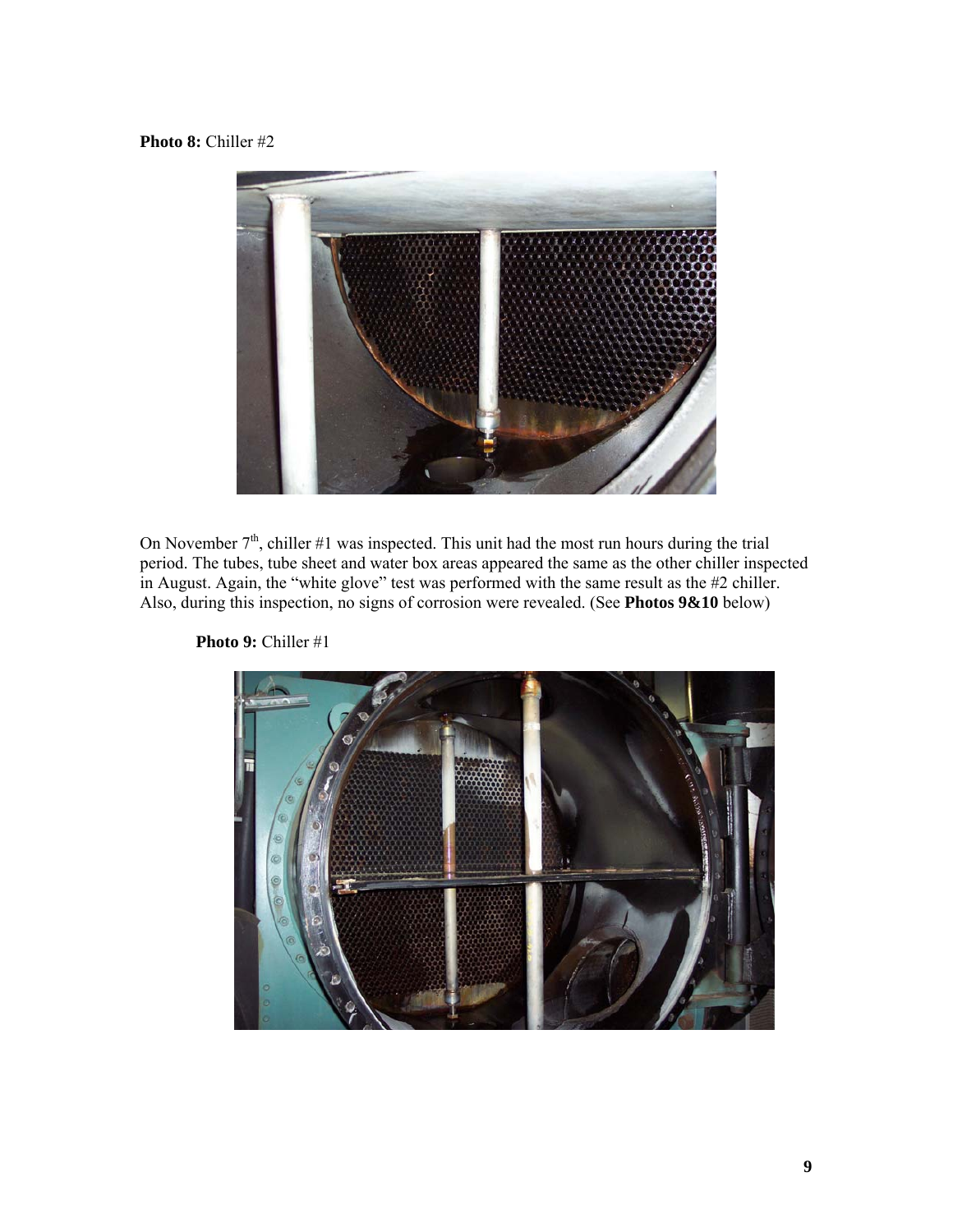**Photo 10:** Chiller #1



The heat exchange equipment at this site is maintained with impeccable results. Therefore, the challenge during this evaluation was to duplicate those results. The appearance of both pieces of equipment monitored and reported above indicated that the peroxide treatment was able to maintain this high standard in the heat exchange equipment.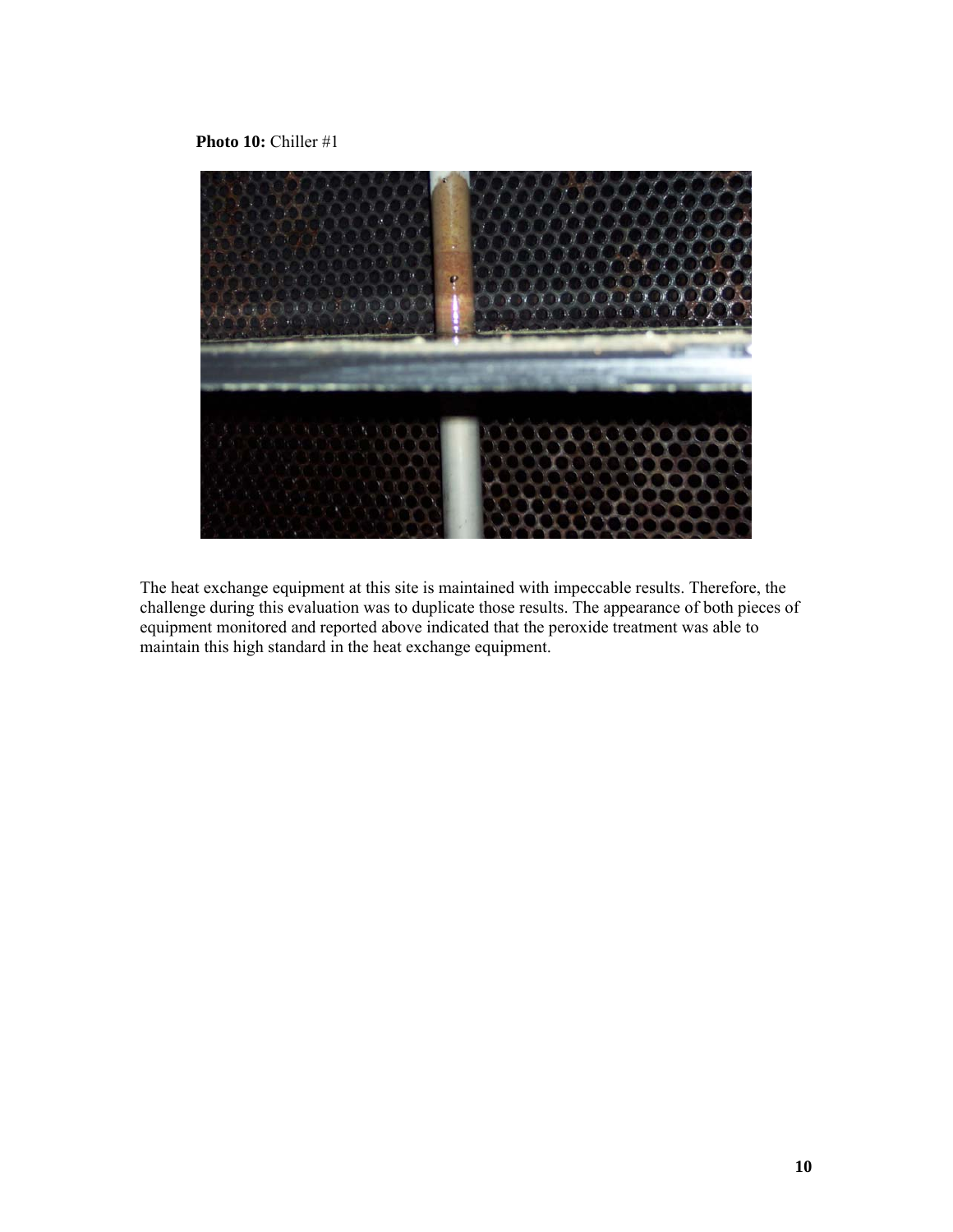## **V. Cooling Tower Condenser Water Chemistry – Trial Operation Instruction**

#### **1.0 Procedure**

**1.1** Peroxide Testing (Manual)

- **1.1.1** Peroxide levels in bulk tower water should be monitored using a Hach titration testing kit or equivalent.
- **1.1.2** Prior to addition of peroxide to the system, peroxide level should be recorded using tower water and Hach testing kit. Follow instructions. The target system range is 10-20 ppm. (Higher ranges were employed during the evaluation to assess the full effectiveness at high demand periods).
- **1.1.3** If peroxide level is 10 ppm or below, peroxide should be added using manual addition valves on the bottom of the bin.
- **1.2** Peroxide Addition (Manual)
	- **1.2.1** To add peroxide, the manual ball valve, on the bottom of the peroxide bin, must first be opened. The addition time will vary depending on the level of the bin. The peroxide will be entering the sump, during this time, via gravity feed.
	- **1.2.2** The operator should wait by the feed location until addition is over.
	- **1.2.3** The peroxide should be allowed to circulate for 15-20 minutes and the level should be tested following the procedure in (1.1).
	- **1.2.4** If the level is still not in the range of 10-20 ppm, follow procedure (1.2) for addition. Procedure (1.2) should be repeated as necessary to achieve desired range. **Note:** Varying system parameters and operating conditions including load and water sources will vary peroxide demand. During most of the study period, two daily additions of peroxide were employed.
- **1.3** System Monitoring
	- **1.3.1** Bio-monitoring
		- **1.3.1.1** Biostrips should be taken twice per week May through October and once per week November through April to monitor bio-control of system water.
			- **1.3.1.1.1** Sample water should be taken from the sample port in the pump house
			- **1.3.1.1.2** Sani-check BF or equivalent should be used and included directions followed.
			- **1.3.1.1.3** System results should be less than  $10^{\circ}3$ (cfus/ml) or colony forming units per milliliter.
	- **1.3.2** Site Data to be recorded
		- **1.3.2.1** The parameters in the above section **c. Control Guidelines** should be tested and recorded during each testing period